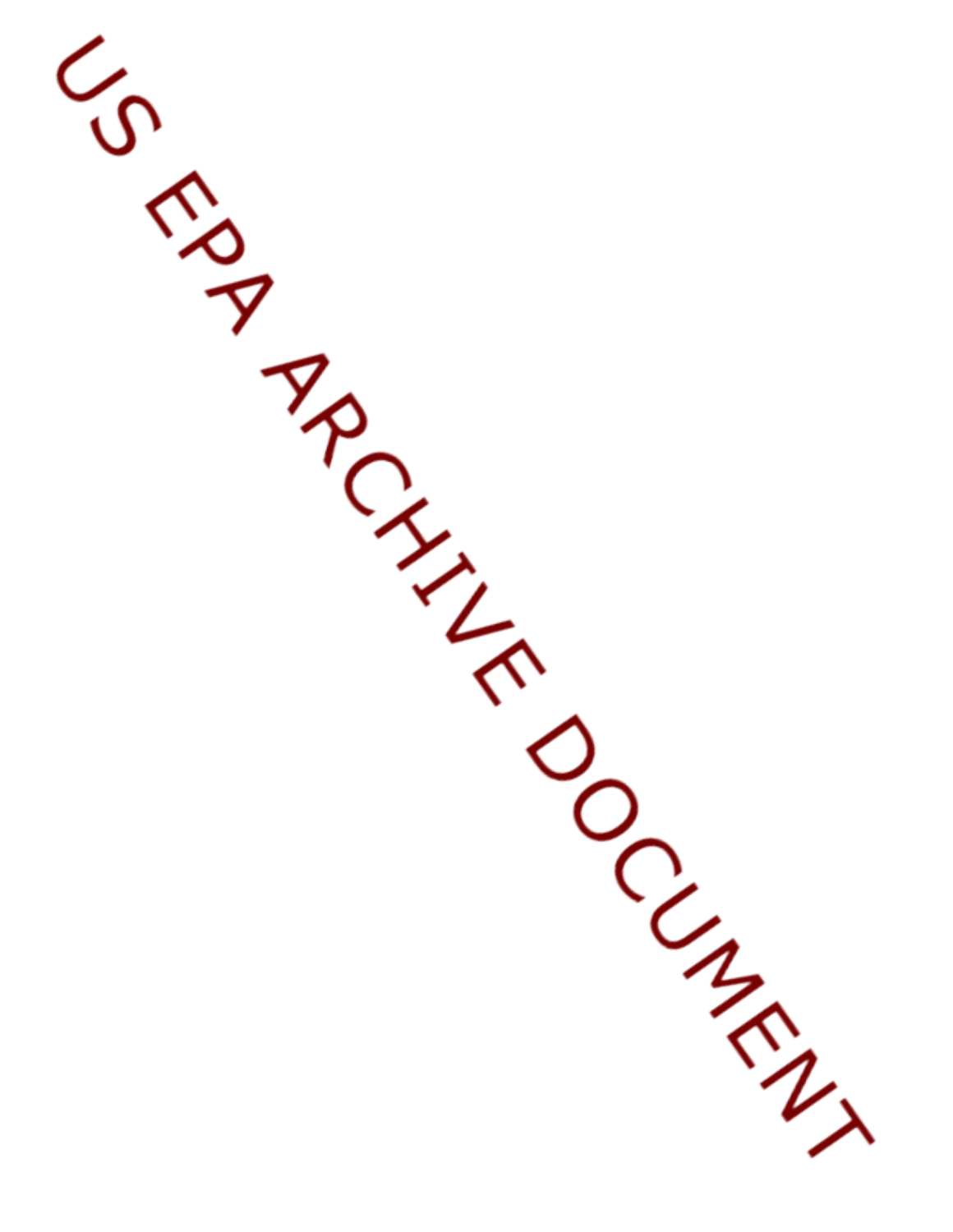#### **AGENCY:** ENVIRONMENTAL PROTECTION AGENCY

# **TITLE:** "NATIONAL CLEAN DIESEL CAMPAIGN DEMONSTRATION ASSISTANCE AGREEMENTS"

- **ACTION:** Request for Applications (RFA) Questions and Answers
- **RFA No:** OAR-CCD-05-14

# **CATALOG OF FEDERAL DOMESTIC ASSISTANCE (CFDA) NO:** 66.034

**SUMMARY:** The following are formal Agency responses to the questions/comments regarding the subject solicitation.

#### **1. Are rail projects eligible?**

Yes, eligible activities include the use of verified technologies in nonroad diesel vehicles and equipment. There is nothing that precludes rail projects, including auxiliary engines on rail, from being proposed by an eligible entity.

# **2. Do stationary emergency diesel standby generators qualify as targeted equipment for purposes of this solicitation?**

No. Portable mobile generators used at construction sites or ports would qualify but stationary generators would not.

#### **3. Are transit buses eligible for this program or is this grant only for "off road" vehicles?**

No. Transit buses are not eligible since this is intended for non-road vehicles and engines.

# **4. If work is performed before the funding agreement is in place is there a way to recover any financial relief?**

No, costs incurred before the funding agreement is in place will not be reimbursed.

# **5. Is a heavy duty diesel yard dump truck eligible for this program?**

Highway vehicles, such as dump trucks, will be considered if they are used in construction or port applications. As a general rule, highway vehicles are not eligible for funding.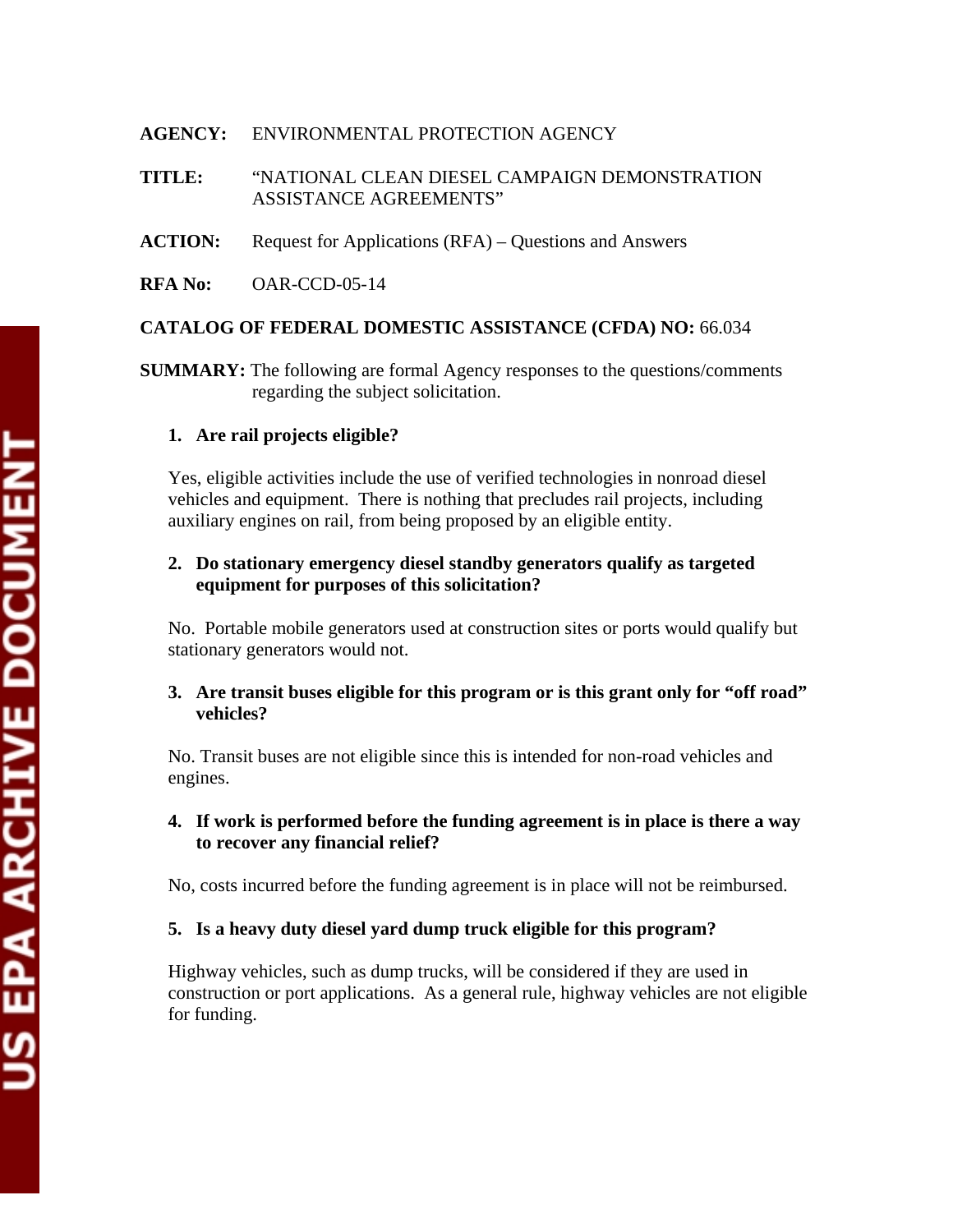**6. An Alaska native corporation holds a substantial minority interest in our organization. The remaining equity interests are held by non-tribal entities (e.g., individuals and other institutions). Does this level of ownership by a tribal agency permit us to participate, or is majority/sole ownership required?** 

EPA does not believe your organization would be eligible to apply to this program. Tribal government agencies refer to federally-recognized tribal governments.

**7. \$800,000 spread over 12 awards isn't much money per project to reduce emissions from trucks, ship or trains. However, a \$70,000 grant would go a long way to help with our efforts in air quality improvement. Can the funds be used for inventory, assessments, community collaboration, and the development of an affirmative air quality action plan?** 

The goal is to provide seed funding for demonstration projects involving retrofits and replacement of nonroad engines. The projects should demonstrate the applicability and feasibility of verified technology in construction or port-related activities.

# **8. Do the diesel turbines of an electric power utility qualify as non-road equipment?**

No. Diesel turbines of an electric power plant are not considered nonroad mobile equipment for purposes of this funding competition. Projects involving stationary diesel turbines are not eligible for this funding competition.

# **9. I'm interested in the funding opportunity, but I'm not an eligible entity. What are my options?**

Due to the legal authority for setting up these grants, private fleet managers or technology providers are not eligible to apply for funds. However, vendors and private fleets can encourage eligible entities such as public or non profit organizations to apply and can lend their support to an application. Partner support such as those from fleet managers and vendors can strengthen an application.

# **10. When a successful grant applicant (such as a public entity) is ready to purchase a retrofit technology, do they have to go through a competitive bidding process? What if they already know what product they want to use?**

Selected applicants that utilize sub-grants or procure retrofit technologies will be subject to the requirements outlined in EPA grant regulations 40 \*CFR 31.36 (\*CFR = Code of Federal Regulations) for activities with EPA money. These regulations require that services be obtained competitively and the requirements can be found at: [http://www.access.gpo.gov/nara/cfr/waisidx\\_02/40cfrv1\\_02.html.](http://www.access.gpo.gov/nara/cfr/waisidx_02/40cfrv1_02.html) If, for example, a grant applicant was committed to using technology type A (which could be a DOC, DPF, fuel, etc), then the applicant would need to compete for the specific vendor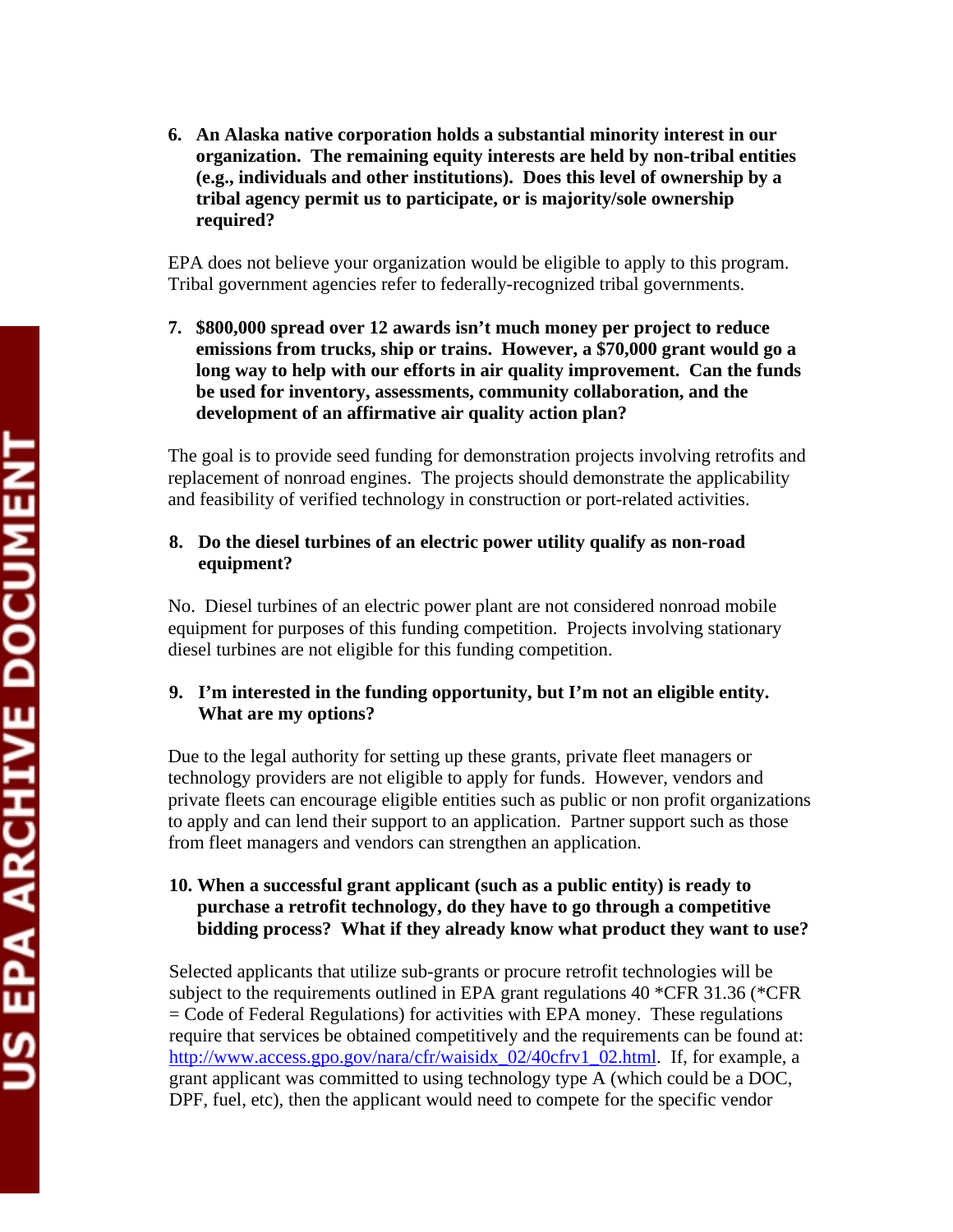according to the regulations. Many governmental entities already have their own procurement policies which include a competitive process. If these procurement procedures comply with federal regulations (again, 40 \*CFR 31.36), then public entities can utilize those policies. In general, we have found that when entities compete for products and services, they get much better prices than if they do not.

**11. Can the grant funds be used to pay the grantee to install retrofit devices on their own fleet? What if they are not the grantee, such as a State entity being paid to install retrofit technologies?** 

Applicants can propose reimbursement of costs associated with the installation of the retrofit equipment owned by the grantee or owned by the other entities.

**12. We understand that services have to be bid competitively. If we have state funds already dedicated to a project's personnel services and we apply for EPA funds to be used only for retrofit equipment purchases, will the selection of our contractor with non-EPA funds be subject to the competitive requirements of the grant? In other words, if we've already selected our contractor and we pay him with our own funds, will EPA have a problem awarding us money for the retrofit equipment?**

If an organization is going to pay a selected contractor with non-EPA funds for the services of a contractor, then your organization is not subject to the same competition/procurement requirements that you would be subject to if EPA funds were being used to pay for the services of the contractor.

# **13. Are biodiesel projects eligible?**

Yes.

**14. We have dump trucks that are used in construction for most of the year, but then are used as snow plows in the winter. Would they be eligible?** 

If they are used in construction applications, they would be eligible.

# **15. How is the date determined by which the funds must be spent?**

Applicants should propose their schedule for the project and the use of funds. The project period for this grant is two years, approximately October 2005-October 2007.

# **16. Are port authorities eligible to apply for these grants?**

Eligibility to apply for funds will depend on the circumstances of the entity applying. Port authorities that are state or local agencies, or are non-profit organization as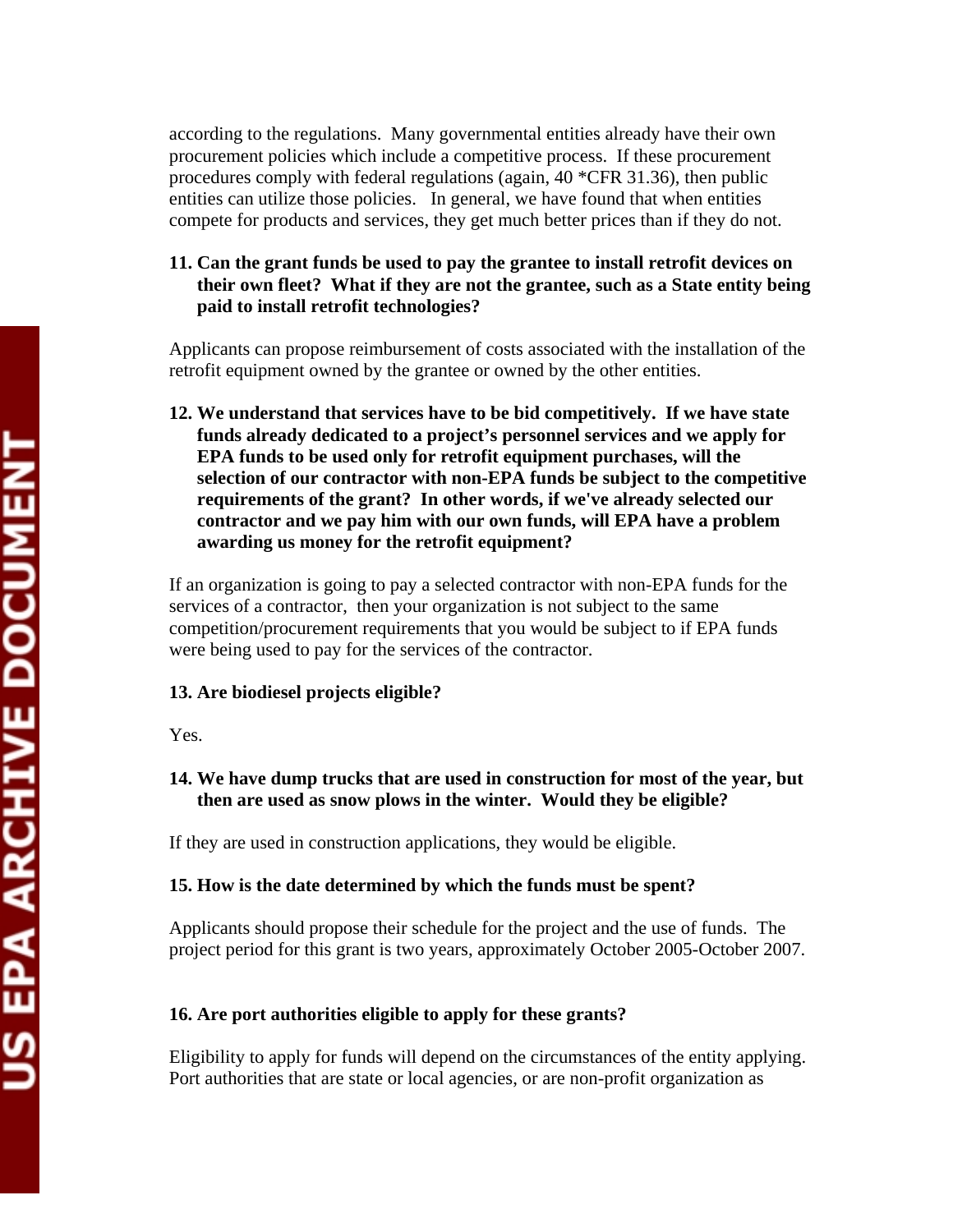defined by OMB Circular A-122 are eligible to apply. Many port authorities are part of state or local governments and would be eligible to apply.

Furthermore, OMB Circular A-122 defines non-profit organizations as any corporation, trust, association, cooperative, or other organization which: (1) is operated primarily for scientific, educational, service, charitable, or similar purposes in the public interest; (2) is not organized primarily for profit; and (3) uses its net proceeds to maintain, improve, and/or expand its operations. For this purpose, the term "non-profit organization" excludes (i) colleges and universities; (ii) hospitals; (iii) state, local, and federally-recognized Indian tribal governments; and (iv) those non-profit organizations which are excluded from coverage of this Circular in accordance with paragraph 5 of the Circular. The Circular can be found at: [http://www.whitehouse.gov/omb/circulars/a122/a122\\_2004.pdf](http://www.whitehouse.gov/omb/circulars/a122/a122_2004.pdf) 

Port authorities that are private entities or non-profit organizations that do not meet the criteria in OMB Circular A-122 are not eligible to apply.

**17. The RFA indicates that CARB or EPA verified technologies must be used, but also asks for innovative applications. I am wondering if funding can also be used for combinations of technologies that may include non-verified technologies (i.e. a verified device with an unverified fuel additive), or if it is strictly reserved for verified technologies.**

Technologies that are not verified or certified by the EPA or the California Air Resources Board are not eligible for funding. However, EPA will consider projects that utilize verified or certified technologies in applications beyond those indicated in their certification or verification. For example, EPA will consider projects where a technology verified for only on-road use is used in a non-road application if a reasonable technical rationale is made that the new application will be suitable and result in emissions reductions. In the case of combining unverified technologies with verified technologies, EPA will not pay for the portion of the project that includes the unverified technology.

**18. Although the RFA indicates that anticipated awards are in the \$50,000 - \$150,000 range, is it probable that some awards could approach the \$200,000 ceiling? What if significant funds from other sources would supplement the project?** 

It is impossible to estimate the probability of whether some awards could approach the \$200,000 maximum on grant awards. Among the many factors that would go into the agency's decision to award at the maximum level are how competitive the applications are for funds and the quality of the proposals received.

Leveraging resources from non-EPA sources is encouraged and can make an application more competitive for selection. Financial participation is outlined in the selection criteria that EPA will use to evaluate applications.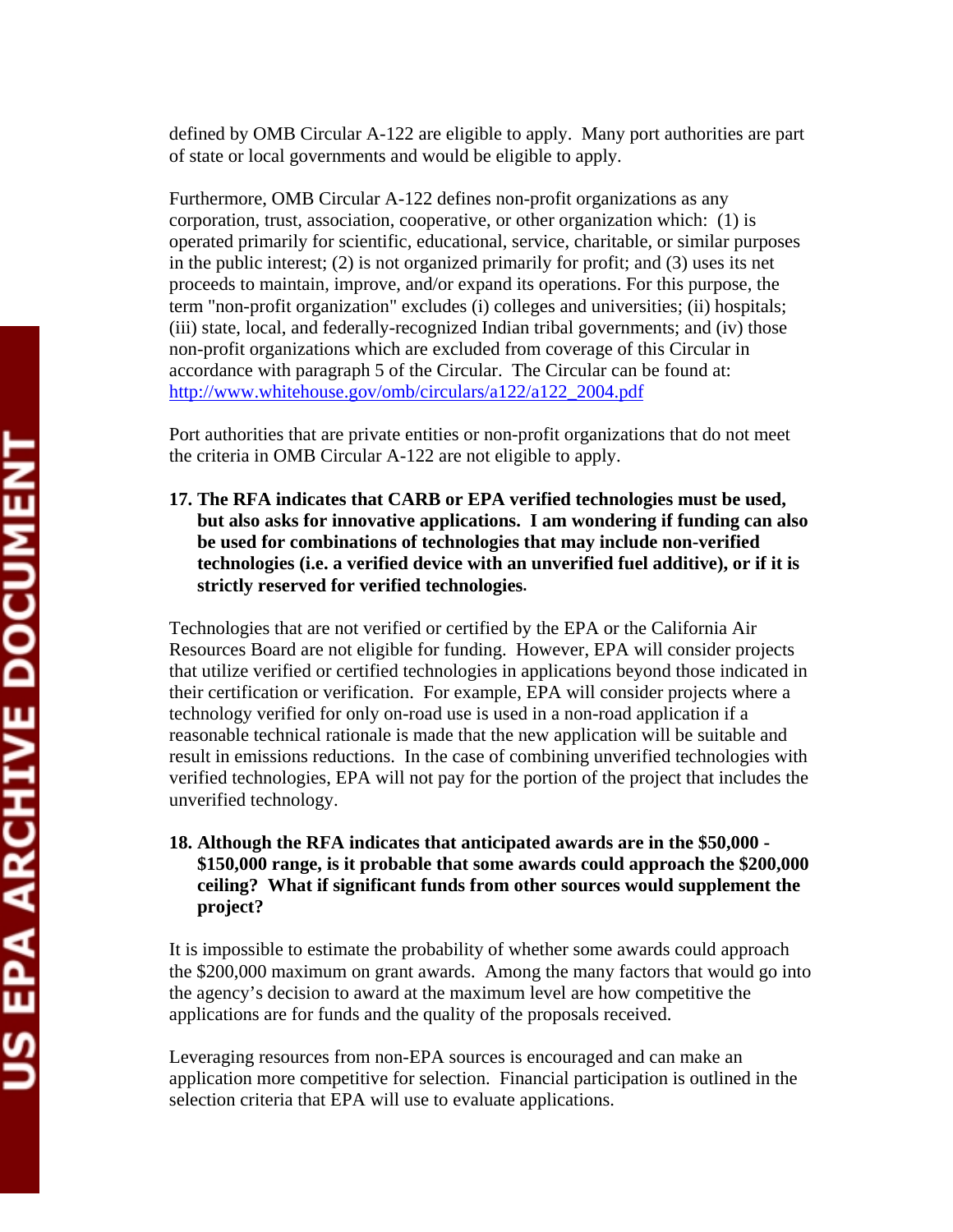#### **19. What, specifically, can the grant funds be utilized for (i.e. procurement/installation of technologies, testing and evaluation of technologies, project management/planning, etc.)? Basically - what does "demonstration" entail?**

The grant funds can be used for the procurement and installation of technologies along with administration of those activities. Emissions testing will not be funded through this solicitation.

**20. If our grant was selected, we would need to set up a sub-grant program to administer the funds. At this point, we do not have specific equipment, retrofits, or fleets to identify in the application, but we have plans and a project underway that will allow us to target specific equipment and identify the retrofit technology that will be used. Is this an acceptable way to set up a sub-grant program?** 

Yes, you can set up a sub-grant program in this manner. Applicants should have a clear plan for sub-granting and be able to describe the process that will be used for identifying fleets and technologies. Applicants should describe specifically how they plan to administer sub-grants and estimate the vehicles or equipment that will be retrofitted.

Successful applicants cannot use sub-grants or sub-awards to avoid requirements in EPA grant or cooperative agreement regulations for competitive procurement by using these instruments to acquire commercial services or products to carry out its cooperative agreement. The nature of the transaction between the recipient and the sub-grantee must be consistent with the standards for distinguishing between vendor transactions and sub-recipient assistance under Subpart B Section .210 of OMB Circular A-133 (found at: [http://www.whitehouse.gov/omb/circulars/a133/a133.html\)](http://www.whitehouse.gov/omb/circulars/a133/a133.html) and the definitions of "sub-award" at 40 CFR 30.2(ff) or "sub-grant" at 40 CFR 31.3, as applicable. EPA will not be a party to these transactions.

**21. I know there is some timing information in the RFA, but can you give me a better idea when you hope to get contracts in place and projects going? We expect to begin installing retrofits early 2006 and test in spring/summer 2006. Would this match the EPA timeline?** 

The project period for this grant is two years, approximately October 2005-October 2007. We anticipate notifying successful grantees in the fall of 2005. Getting agreements finalized usually takes about 90 days from the notification of selection.

**22. What will EPA's role be in the projects? Is it an active role (i.e. being involved in retrofit selection, testing, etc.), or a more passive one (i.e. assuring that funds are properly spent/allocated, but really only being peripherally involved in the actual projects)? Just want to get a sense of the**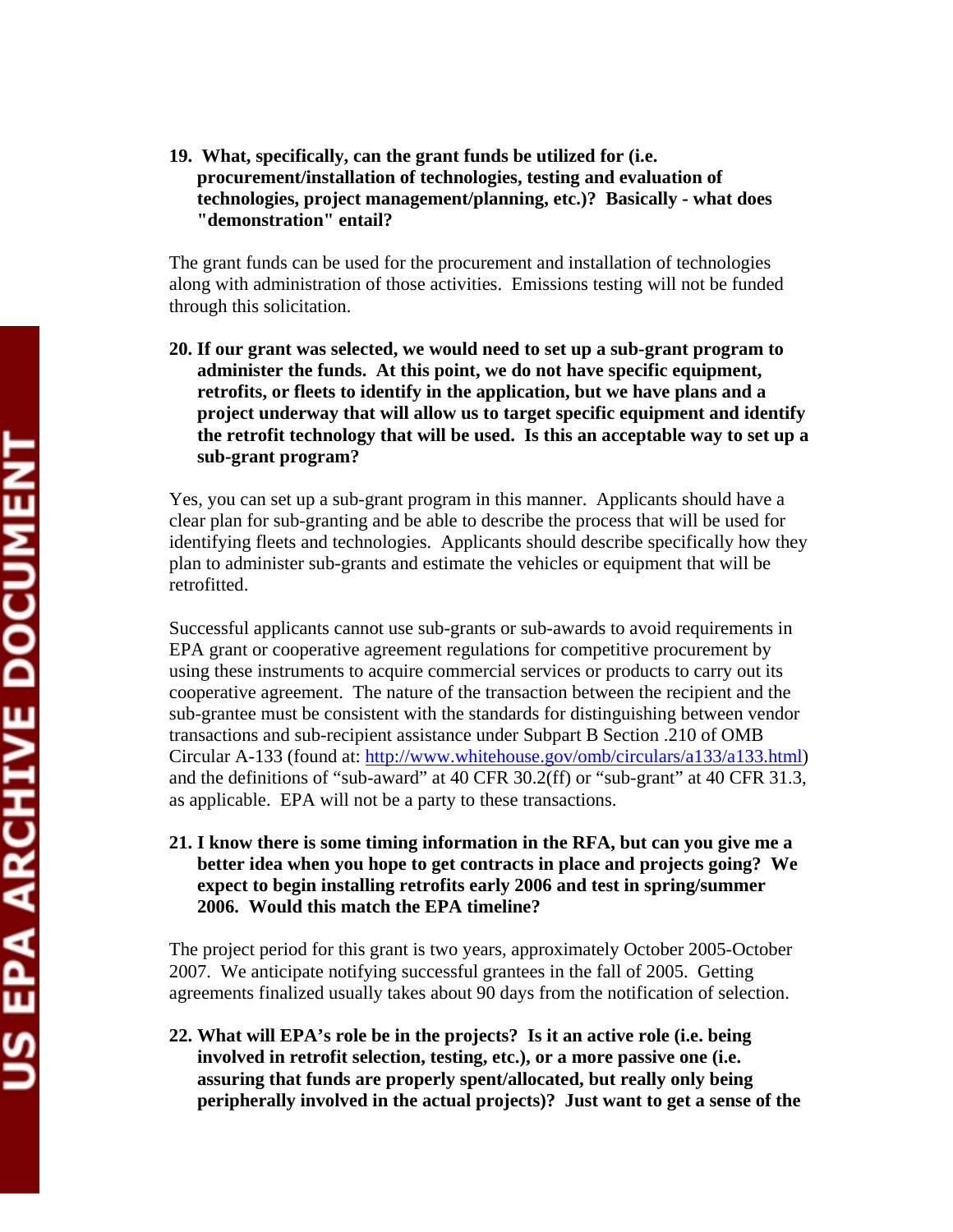#### **coordination effort required between the EPA contract and our current contract with another entity.**

Cooperative agreements permit substantial involvement between the EPA Project Officer and the selected applicants in the performance of the work supported. Although EPA will negotiate precise terms and conditions relating to substantial involvement as part of the award process, the anticipated substantial Federal involvement for this project will be:

- 1. close monitoring of the successful applicant's performance;
- 2. collaboration during the performance of the scope of work;
- 3. approving substantive terms of proposed contracts;
- 4. approving any proposed changes to work plan and/or budget;
- 5. approving qualifications of key personnel;
- 6. review and comment on reports prepared under the assistance agreement.

Some projects may require more involvement from the EPA Project Officer than others.

**23. I have a question about whether a proposal involving a particular application of existing technology will be considered under the subject solicitation. If we could make arrangements with a railway company to outfit one or more locomotives with APUs, would that qualify as a demonstration project?** 

No, this solicitation is not intended to fund idle reduction technologies.

**24. We are interested in replacing diesel equipment with electric equipment and are aware that we have to scrap the replaced diesel equipment. Does this replacement have to be one for one? Can we buy 2 pieces of electric equipment and scrap only one diesel?** 

No, the emissions benefits of replacing diesel equipment with something cleaner are only realized if the equipment being replaced is no longer in operation. Otherwise, the EPA would be paying an entity to add to their fleet. EPA will only consider replacements on a one-for-one basis or where the number of current vehicles/equipment taken out of use exceeds the number of replacements with cleaner vehicles/equipment. For example, the replacement of two high-emitting draglines with one retrofitted excavator would be an eligible project.

#### **25. Do cement mixers qualify as nonroad equipment?**

Cement mixers are eligible for funding.

**26. Could the retrofitting and/or replacement of diesel pick-up trucks be eligible if used primarily in off road applications such as state parks/forests?**